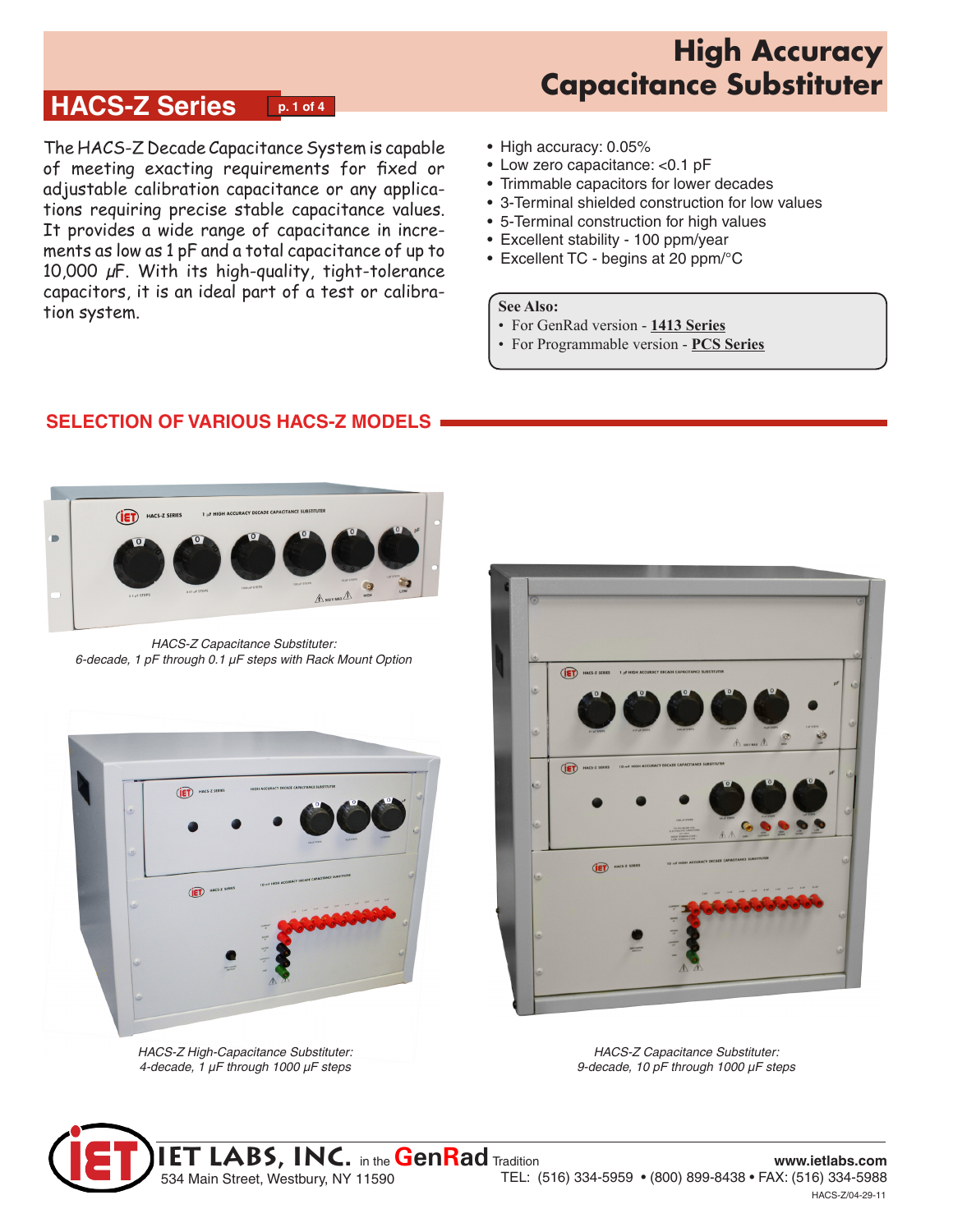# **HACS-Z Series p. 2 of 4**

### **SPECIFICATIONS: LOW VALUES**

**Zero Capacitance:**

≤0.1 pF maximum capacitance obtained with all dials set to zero;

**Temperature Coefficient:**

<20 ppm/°C

**Insulation Resistance:**  >50,000 MΩ

### **Operating Temperature Range:**

10°C to 40°C

#### **Shielding:**

Double-shielded construction; see below.

#### **Connection to Capacitor:**

Two bnc connectors labeled **HI** and **LO** are located on front panel.

| т | 1 µF HIGH ACCURACY DECADE CAPACITANCE SUBSTITUTER<br><b>HACS-Z SERIES</b><br><b>JET</b><br>nF<br>$\circ$<br>$\overline{0}$<br>$\mathbf{0}$<br>$\mathbf{o}$ | r 1 |
|---|------------------------------------------------------------------------------------------------------------------------------------------------------------|-----|
|   | YAR STEPS<br>10 pF STEPS                                                                                                                                   |     |
|   | 120 of STEPS<br>1000 pF STEPS<br>0.01 µF STEPS<br>LOW<br>$\mathbb{A}$ souv max $\mathbb{A}$<br>0.1 µF STEPS<br>HIGH                                        |     |
|   |                                                                                                                                                            |     |

#### *HACS-Z Capacitance Substituter: 6-decade, 1 pF through 0.1 µF steps with Rack Mount Option*

| <b>Capacitance</b><br>per step       | <b>Total decade</b><br>capacitance | Accuracy*                        | <b>Stability</b>                     | <b>Max voltage</b>             | <b>Dissipation</b><br>factor*                                       | <b>Capacitor type</b>                                                             |                                                                                                                                                                                                          |  |
|--------------------------------------|------------------------------------|----------------------------------|--------------------------------------|--------------------------------|---------------------------------------------------------------------|-----------------------------------------------------------------------------------|----------------------------------------------------------------------------------------------------------------------------------------------------------------------------------------------------------|--|
| HACS-Z-1pF<br><b>Variable Decade</b> | $1pF+$                             | $\pm 0.1$ pF                     | $\pm (100$ ppm + 0.1 pF)<br>per year | 500 V peak max<br>up to 10 kHz | <0.003 typical                                                      | Air capacitors<br>Silvered mica<br>Mechanically stabilized<br>Hermetically sealed | LOW INPUT<br><b>BA</b><br><b>HUNPUT</b><br>to 1413 or HACS-Z)                                                                                                                                            |  |
| 1 pF                                 | 10pF                               | $\pm (0.05\% + 0.5 \,\text{pF})$ |                                      |                                | <0.002                                                              |                                                                                   | (IET) HACS-Z-1pF<br>0-1 pF VARIABLE DECADE                                                                                                                                                               |  |
| 10pF                                 | 100pF                              |                                  |                                      |                                | Position 1: <0.002<br>All others: $< 0.001$                         |                                                                                   | Attach directly or with bnc cables to<br>1413/HACS-Z output.<br>SETTING<br>0-1 pF+<br>th to add continuour<br>- to the 1413/HACS-Z setting<br>HACS-Z minimum capacitance<br>remain within specifications |  |
| 100 pF                               | 1 nF                               |                                  |                                      |                                | Position $1: < 0.001$<br>Position 2: <0.0005<br>All others: <0.0003 |                                                                                   | LOW OUTPUT<br>HI OUTPUT                                                                                                                                                                                  |  |
| $1,000$ pF                           | 10nF                               |                                  |                                      |                                | k0.0003⊦                                                            |                                                                                   | HACS-Z Variable decade:                                                                                                                                                                                  |  |
| $0.01 \mu F$                         | 100 nF                             |                                  |                                      |                                | <0.0003                                                             |                                                                                   | 1 pF+, plugs into the main unit, adds                                                                                                                                                                    |  |
| $0.1 \mu F$                          | 1 µF                               |                                  |                                      |                                | < 0.0004                                                            |                                                                                   | continuous 0-1pF parallel<br>conocitonos                                                                                                                                                                 |  |

**\****1 kHz*, *3-terminal measurement; series model; 1 Vrms, 23°C; traceable to SI No zero-subtraction required*

### **DOUBLE SHIELDED CONSTRUCTION**

The shielding is divided into two different parts: an inner shield that minimizes the low terminal-to-guard capacitance, and an outer shield (the case) that minimizes the detector input capacitance and noise.

The outer shell of the **HI** connector is connected to the switch shaft. The outer shell of the **LO** connector is connected to the outer case. When these two shields are connected together, the HACS-Z becomes an excellent 3-terminal capacitance substituter with low zero capacitance.

### **FREQUENCY CHARACTERISTICS**





*continuous 0-1pF parallel capacitance*



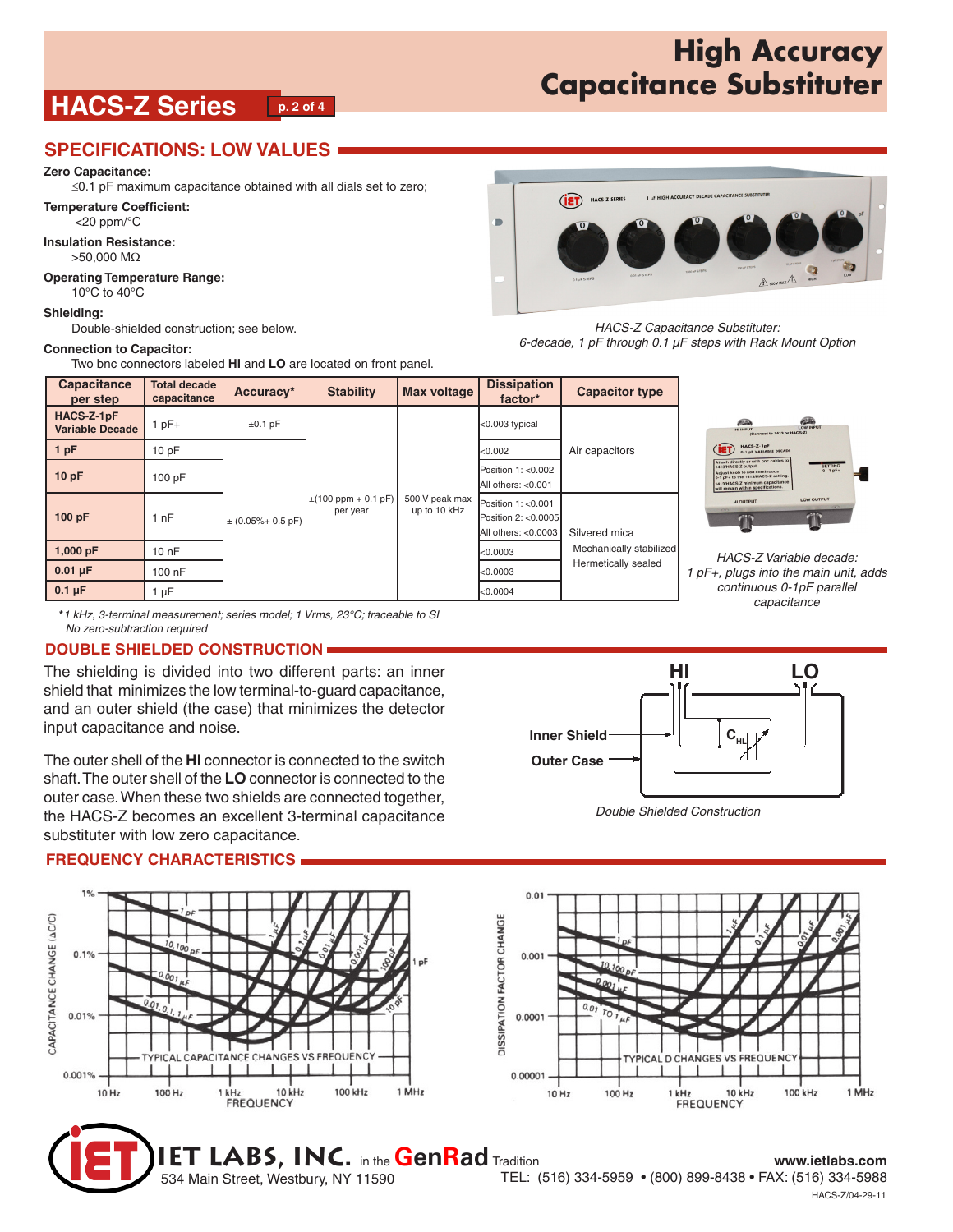# **HACS-Z Series p. 3 of 4**

## **SPECIFICATIONS: HIGH VALUES**

### **Zero Capacitance:**

≤0.5 pF maximum capacitance obtained with all dials set to zero; 5-terminal measurement

**Temperature Coefficient:** -50 ppm/°C

**Insulation Resistance:**  >50,000 MΩ

**Operating Temperature Range:**

10°C to 40°C

#### **Connection to Capacitor:**

Five 5-way binding posts labeled **HI CURRENT**, **LO CURRENT**, **HI SENSE**, **LO SENSE** and **GND** are located on the front panel. Special wiring and low-resistance conductors in this 4-terminal connection circuit minimize dissipation and parasitic inductance, and improve frequency characteristics. To use as a 2-terminal capacitor, connect to only the two **SENSE** terminals.



*HACS-Z High-Capacitance Substituter: 4-decade, 1 µF through 1000 µF steps*

| <b>Capacitance</b><br>per step | <b>Total decade</b><br>capacitance | <b>Max voltage</b> | Accuracy*                               | <b>Test</b><br><b>Frequency</b> | <b>Stability</b>   | <b>Dissipation</b><br>factor | <b>Capacitor Type</b>                      |
|--------------------------------|------------------------------------|--------------------|-----------------------------------------|---------------------------------|--------------------|------------------------------|--------------------------------------------|
| $1 \mu F$                      | 10 <sub>u</sub> F                  | 50 V peak max      | $\pm (0.05\% + 0.5 \,\text{pF})$<br>±1% | 1 kHz                           | $\pm 200$ ppm/year | < 0.0005                     | Sealed metallized<br>polyphenylene sulfide |
| $10 \mu F$                     | 100 uF                             | $(Vdc+Vac) < 30 V$ |                                         |                                 |                    | < 0.002                      |                                            |
| $100 \mu F$                    | I,000 µF                           | or<br>(Vac) < 22 V |                                         | 100 Hz                          | $\pm 500$ ppm/year | < 0.02                       | (MPPS)                                     |
| 1,000 $\mu$ F                  | 10 <sub>mF</sub>                   | 50 V peak max      |                                         |                                 |                    |                              | Polyphenylene                              |
|                                |                                    | 25 V peak max      | ±10%                                    |                                 |                    | $\overline{a}$               | Electrolytic**                             |

**\*** 5-terminal measurement; series model; 1 Vrms, 23°C; traceable to SI; No zero-subtraction required

\*\* For this option, add -EC at the end of part number.



*HACS-Z Capacitance Substituter: 4-decade, 1 µF through 1000 µF steps with electrolytic capacitor option*



*HACS-Z Model as a 4 or 5-terminal capacitor You may use this as a 2-terminal capacitor, by connecting to only the two SENSE terminals*